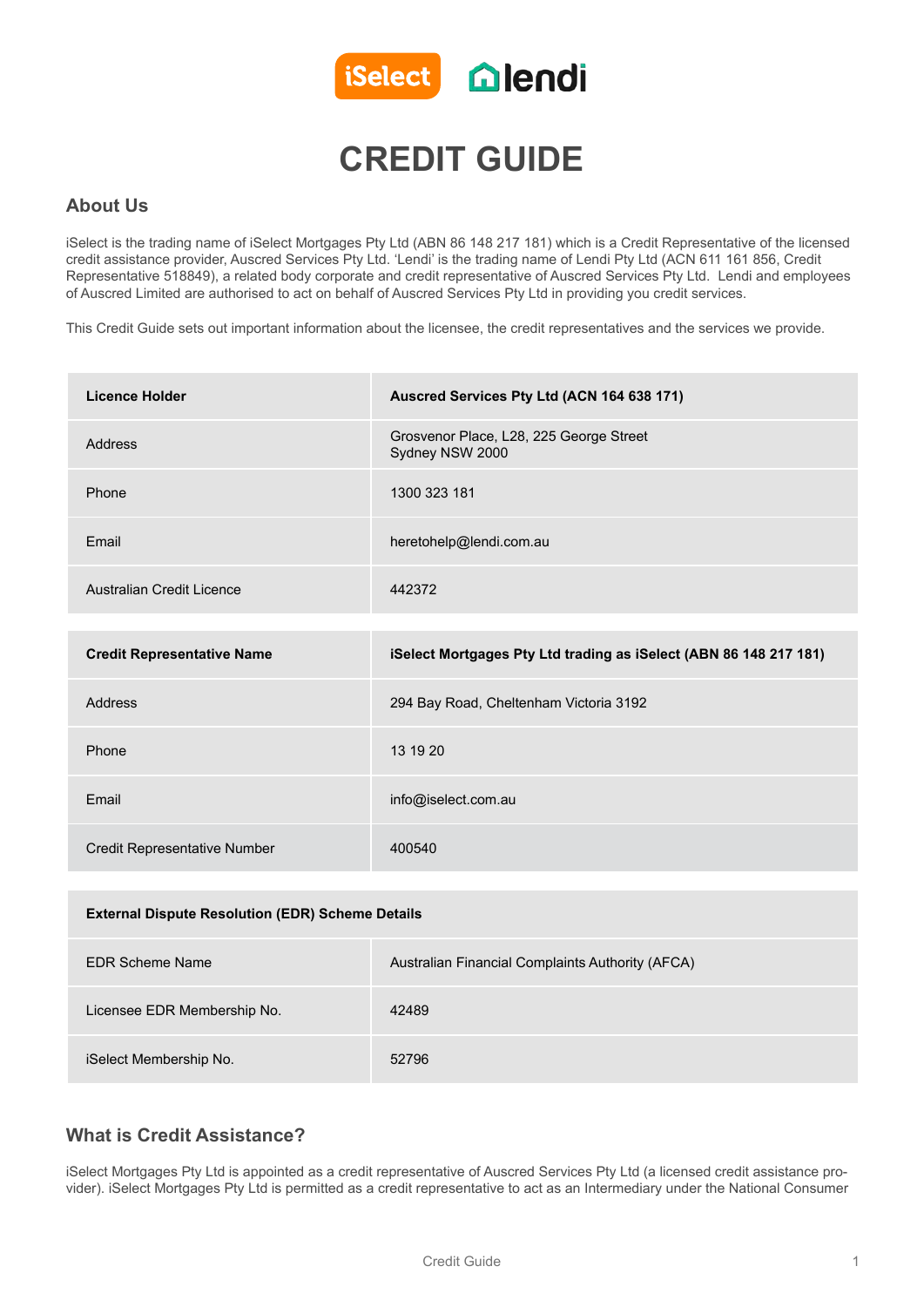

Credit Protection Act 2009. This means iSelect Mortgages Pty Ltd introduces you to Auscred Services Pty Ltd (the Licensee) who can provide you with credit assistance. We are required to provide this Credit Guide to you as soon as practicable after it becomes apparent that the Licensee is likely to provide credit assistance to you. The Licensee provides "credit assistance" when it:

- 1. suggests or assists you to apply for a particular credit contract with a credit provider; or
- 2. suggests or assists you to apply for an increase to an existing credit contract with a credit provider;
- 3. suggests you remain in a particular credit contract with a credit provider.

Credit will be unsuitable if at the time of the assessment, it is likely that at the time the credit is provided:

- you could not pay or only pay with substantial hardship; or
- the credit will not meet your requirements and objectives.

# *Preliminary Assessment*

#### **What we will need from you**

When the Licensee provides you with credit assistance, it must only recommend credit products that are not unsuitable for you. To be able to determine which loan products are not unsuitable, the Licensee is required to complete a Preliminary Assessment. When the Licensee makes this preliminary assessment, they will ask you about your requirements and objectives, your financial and personal situation and your ability to repay the loan that you are considering. In assessing these factors, the Licensee is also required to take reasonable steps to verify some of the information you provide them. This verification may include asking you for copies of documents that demonstrate your financial situation (in some cases they may also need to sight original documents) and contacting third parties to assist in verifying the information that you provide.

#### **Obtaining a copy of your Preliminary Assessment**

You may request a copy of the Preliminary Assessment from the Licensee and they must give you a copy of it within 7 days if the request is within the first 2 years subsequent to the provision of credit assistance or within 21 days if the request is after 2 years but before 7 years after the provision of credit assistance. There is no charge for requesting or receiving a copy of the Preliminary Assessment.

## *Commissions Paid*

The Licensee is paid commissions by lenders for introducing customers. The lenders the Licensee deals with will usually pay them a commission based on the size of loan and the particular loan product you have selected. The Licensee will only be paid this commission if your loan is settled and drawn down. The Licensee may also be paid an ongoing commission by your lender based on the outstanding balance of your loan. The commissions that they are paid by your lender are not payable by you (they are paid either directly by the lender or, paid by the Licensee's Aggregator). At this stage, the amount of fee payable is unascertainable. As part of the application process the Licensee will provide you with a Credit Proposal, which will include an estimate of the commission that they will receive from the Lender if you decide to proceed with the application and the loan settles.

The Licensee does not have any volume-based commission or volume-based bonus arrangements, nor do they receive any indirect remuneration.

We may receive non-monetary benefits, which can include access to tiered servicing programs, conferences, courses, competitions, entertainment benefits, and other forms of hospitality.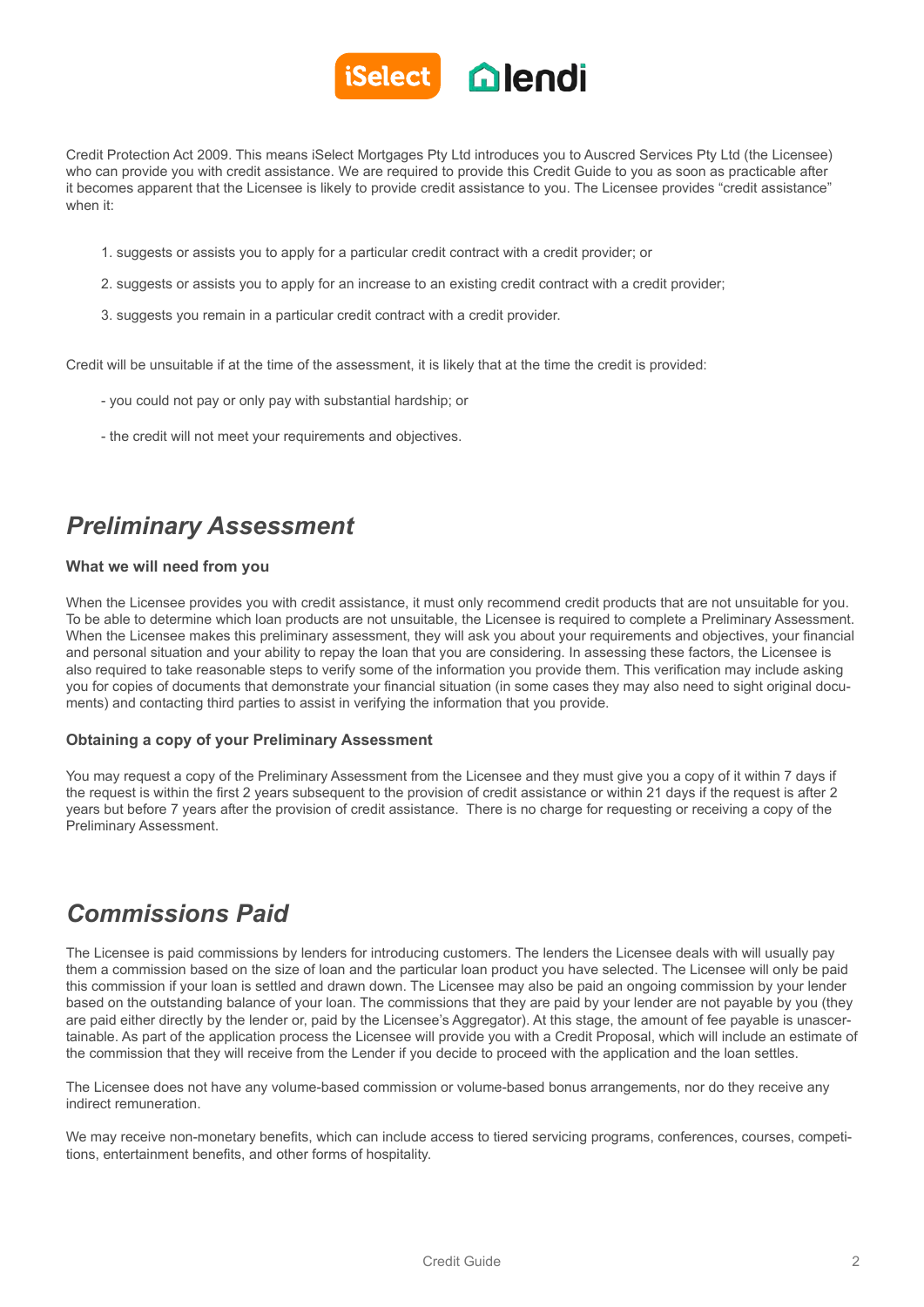

#### **Other disclosures, benefits or interests**

iSelect Mortgages Pty Ltd receives a commission from the Licensee for each new customer account created and for each home loan submitted through this service. Further information will be included in your credit proposal disclosure document and is available on request.

### *Fees and charges that are payable by you in relation to the Licensee's credit assistance*

The Licensee does not charge a fee for the provision of credit assistance unless a finance application is lodged and approved and you then decide to not proceed. Details of this fee will be set out in a Quote document which we will give you before a finance application is lodged.

### **The Licensee's Top 6 credit providers**

The Licensee currently has 41 lenders available to customers and, in the last financial year (to 30 June 2020), the Licensee submitted loans to 39 lenders. In the last financial year, the top 6 lenders based on the number of settled loans were Macquarie (20%), ANZ (13.5%), ING (14.1%), Bankwest (10.2%), HSBC (9.3%), Westpac (8.6%) and CBA (5.5%).

### *Other people the Licensee deals with*

### **Their Aggregator**

The Licensee gains access to the loan products they recommend to you through the services of their Aggregator. In order to gain access to their panel of lenders, the aggregator charges the Licensee an annual fee as well as a monthly fee for each of their loan writers.

### **Referrers and Referral fees**

In some cases, your business may have been referred by non-regulated third parties such as real estate agents, accountants, financial planners etc. Where this is the case and a referral fee may be paid to these parties, the fee will be disclosed in the Credit Proposal document that will be given to you prior to your finance application being lodged.

## *Dispute resolution and complaints*

While we always strive to provide the best possible service, we understand that there may be times where you are not satisfied. If this occurs and you wish us to do something about it, we have a formal process in place to address your concerns.

#### **Internal Dispute Resolution**